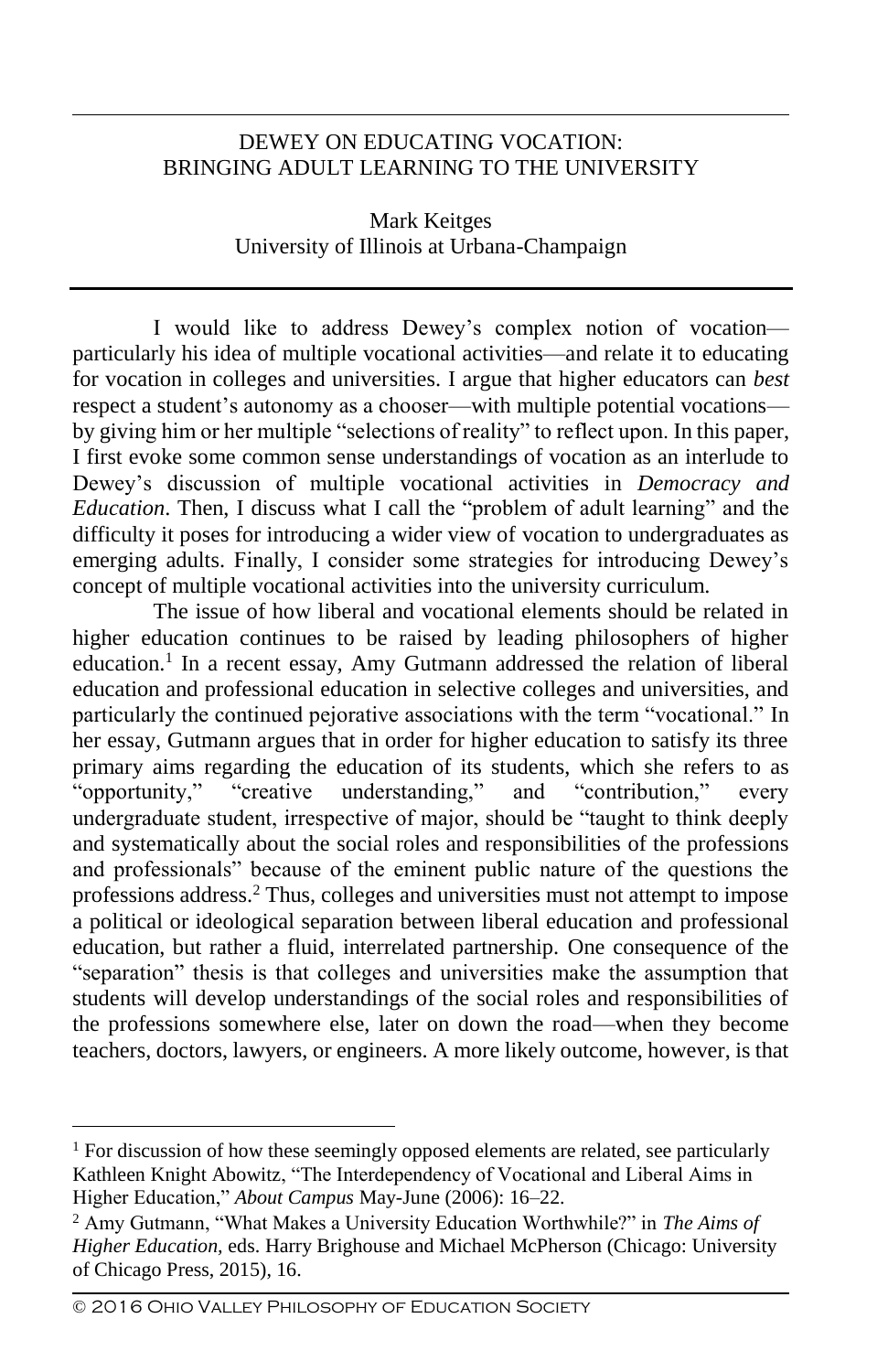newly minted professionals will become easily swayed into uncritically accepting the image their chosen profession presents of itself.

John Dewey all too clearly recognized this problem when he wrote that educational institutions should seek to *transform* industrial society rather than slavishly follow its lead—and this depends, most of all, on how we approach the pedagogy of vocational education. Vocational education, for Dewey, should be an "education which acknowledges the full intellectual and social meaning of a vocation . . . Above all, it would train power of readaptation to changing conditions so that future workers would not become blindly subject to a fate imposed upon them."<sup>3</sup>

Before we consider the relation of Dewey's ideas to this perennial debate, we need to consider the concept of vocation.

## Finding a Vocation or Multiple Vocational Activities?

Many questions swirl around this topic. A few are: What does it mean to have *a* vocation? What constitutes a vocation? Can you develop a "sense" or "understanding" of vocation, and if so, how? What is a vocation *for—*the individual person or the surrounding society? In common speech, the notion of vocation is used in different, sometimes conflicting ways. In the sense of a professional career path, we tend to refer to those people who seem to have found *a* vocation for something they are best "suited" for—through a combination of lucky circumstance or opportunity, "being in the right place at the right time," and the ability to build upon an initial aptitude and interest in something through dedication and hard work. In a deeper, more holistic sense, we also refer to those who have discovered a "calling" for something, which becomes their life's purpose. Whenever we are asked about why and how we came to do what we are doing, our reminiscences are littered with references to vocation, even if we never use that word. Retroactively, the notion of vocation helps us to connect the past with our present and future plans, giving a semblance of order and logic to our choices.

Quoted below is an excerpt of a recent interview I conducted with Tim, an upper-level administrator in international education, about how he arrived at his current position:

> I came to the university as a PhD student in 1990 in the field of . . . ethnomusicology, so my research interests took me first to Spain and then to Japan for somewhat extended periods of time. I was working in Spain, on Spanish  $16<sup>th</sup>$  century instrumental music, so that was mostly archival research. In Japan, I was working on early 20<sup>th</sup> century and late 19<sup>th</sup> century instrumental music but also . . . interviewing performers that were performing on traditional instruments . . . in

<sup>3</sup> John Dewey, *Democracy and Education* (New York: The Macmillan Company, 1916), 372.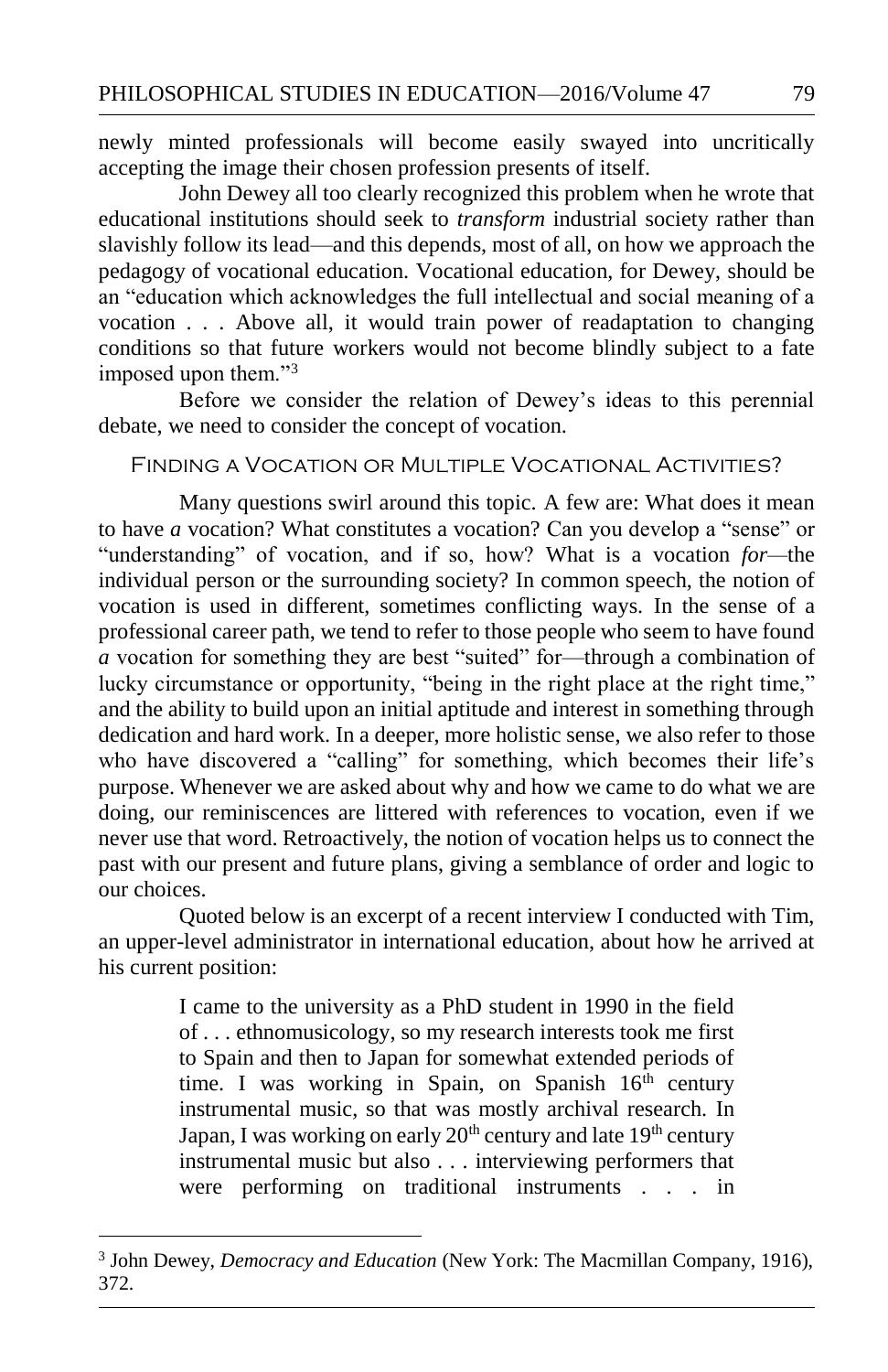contemporary contexts. So I had some travel experience, some language aptitude. The previous director of the International office [learned about me] . . . her husband was one of my advisors. She started by recruiting me to work for her in the summers with some Japanese student groups that were coming in—she wanted somebody who could speak with them, give them general orientation about the community, but also teach a course on American popular culture and diversity in popular culture as expressed through music and film and things like that. So that was fun—when her full-time person left she offered to give me the position as her assistant director. I sort of walked into it from there . . . the job market for ethnomusicologists has always been bad but it was particularly bad during that time, in the late 90's. . . . As I got into this job, I found that this particular niche of learning how institutions as a whole interact with one another and figuring out how to improve that [communication] to the benefit of both partners . . . just became a sort of personal interest and fascination of mine and that's where my professional development in that direction has gone.<sup>4</sup>

This story nicely illustrates one way of how we experience coming to understand our vocation: it does not represent a single decision made, at one point in time, to pursue a particular job or career path. Rather, it represents a seemingly disparate series of activities and wrong turns that eventually lead to a discovery of sorts, the "Ah ha!" moment. Through engaging in his new occupation, Tim learned that he not only had a vocation for cultural negotiation, but that he had been developing this vocation all along without realizing it. Thus, for Tim, an understanding of vocation came *after* and *through* life experiences and careerrelated activities that, after a sort of crisis, necessitated a search for an underlying logic or coherence behind the choices he had made.

In *Democracy and Education*, Dewey clearly distinguishes between vocations and occupations. According to Dewey, "a vocation means nothing but such a direction of life activities as renders them perceptibly significant to a person, because of the consequences they accomplish, and also useful to his associates."<sup>5</sup> Vocations are, in other words, expressions of our basic human curiosity and desire to know, and thus are always multiple, rejuvenating, and diversifying throughout our lives. This may be why Dewey likens human beings' pursuit of vocation to that of artistic creation. Like the work of an artist, we transform different life experiences into the raw material for future choices and projects. These different life experiences represent different types of *callings*, which through education and our own agency may develop into "diverse and

<sup>4</sup> Tim Barnes (administrator) in discussion with the author, April 2014.

<sup>5</sup> Dewey, *Democracy and Education*, 358–59.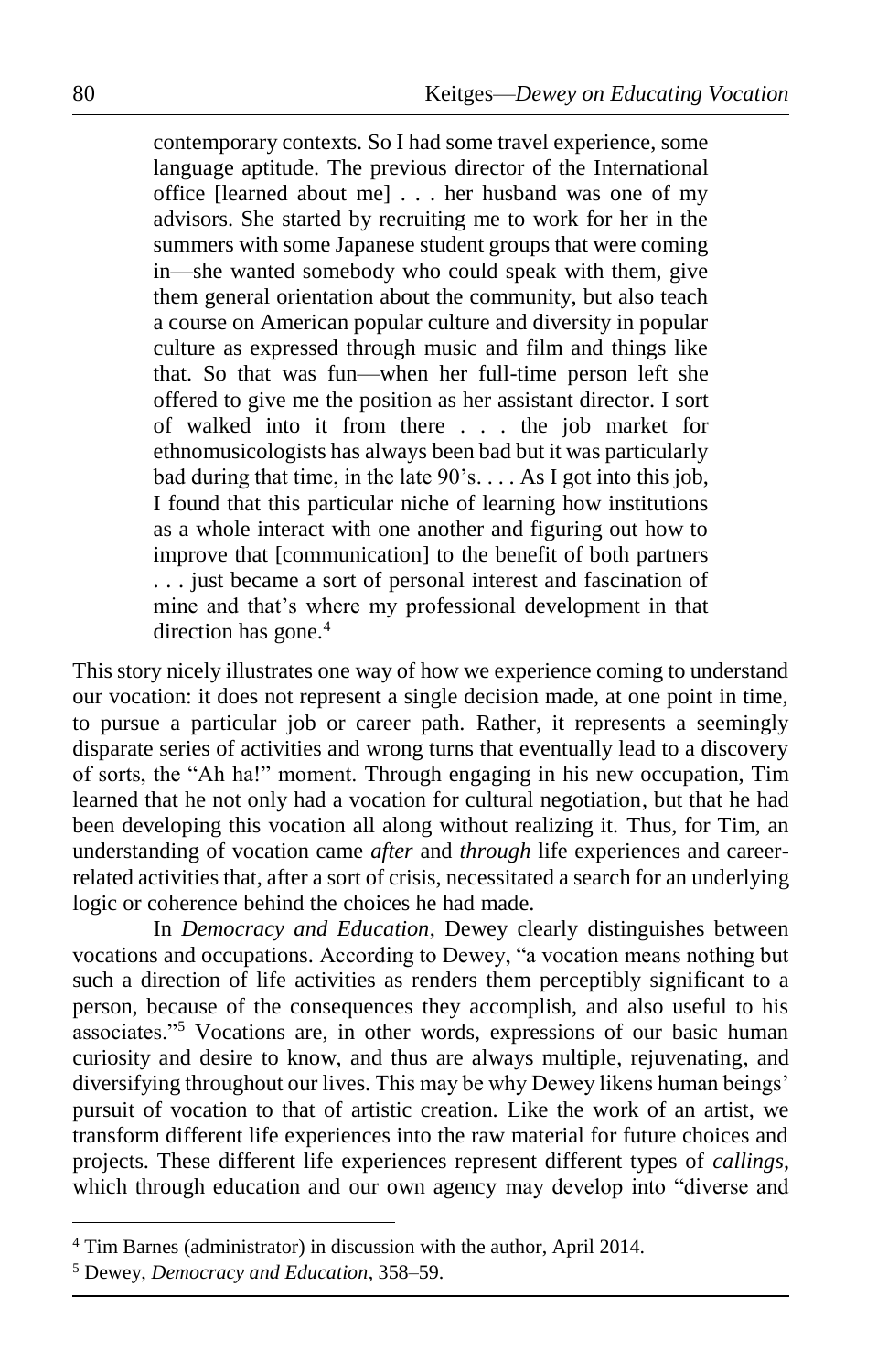variegated vocational activities."<sup>6</sup> An occupation, on the other hand, is a form of concrete activity—a term Dewey seems to prefer to "job," "profession" or "career." While having an occupation, for Dewey, is a necessary requirement for democratic citizenship and fulfills social needs and business interests, he makes it clear that a full human being—understood as possessing multiple vocations must not be reduced to any single occupation. Occupations don't take the person in all their diversity into account; they become fixed, routinized, and should be shed in the interest of preserving our vocational autonomy.

For higher education today, as in Dewey's day, vocations and occupations are often taken to amount to the same thing—effectively reduced to preparing students for a static conception of employment and the job market. In the process, the full moral and intellectual import of vocational education is lost. Opposing conventional educational wisdom about the search for *a* vocation, Dewey noted that "it is a conventional and arbitrary view which assumes that discovery of the work to be chosen for adult life is made once for all at some particular date."<sup>7</sup> Following his example, we should distinguish between *a*  vocation—typically understood as a job or profession—and multiple vocational activities that we pursue in the interest of creative self-understanding and fulfillment. What does Dewey's notion of multiple vocational activities mean for the educative tasks of the modern liberal university? The immediate issue we encounter is how much more complex the "idea" of the university is, and its relation to society and commerce, than it was in Dewey's day.

## The Problem of Adult Learning for Higher Education

What I call the "problem of adult learning" poses both a conceptual and practical challenge for the consideration of vocational education in colleges and universities while also indicating a direction where a solution may be found. This problem boils down to the following question: What does it mean to learn as an adult after formal education has ended? Most philosophers who address educational questions typically focus on just two broad phases of education education for childhood and for emerging adulthood<sup>8</sup>—and assume that whatever adult education might amount to, should, theoretically, be a direct correlation of the intellectual and moral "foundation" provided for in earlier life. Higher education is often represented as an unstable "middle ground" between emerging adulthood, on the one hand, and adult learning in a broad sense. The idea of vocation falls directly within the provenance of higher education; its relevance can be seen, thematically and pedagogically, in the transitions students make from emerging adulthood to full adulthood.

<sup>6</sup> Ibid., 360.

<sup>7</sup> Ibid., 363.

<sup>8</sup> A term I use from Kyla Ebels-Duggan, "Autonomy as Intellectual Virtue," in *The Aims of Higher Education,* eds. Harry Brighouse and Michael McPherson (Chicago: University of Chicago Press, 2015): 74–90.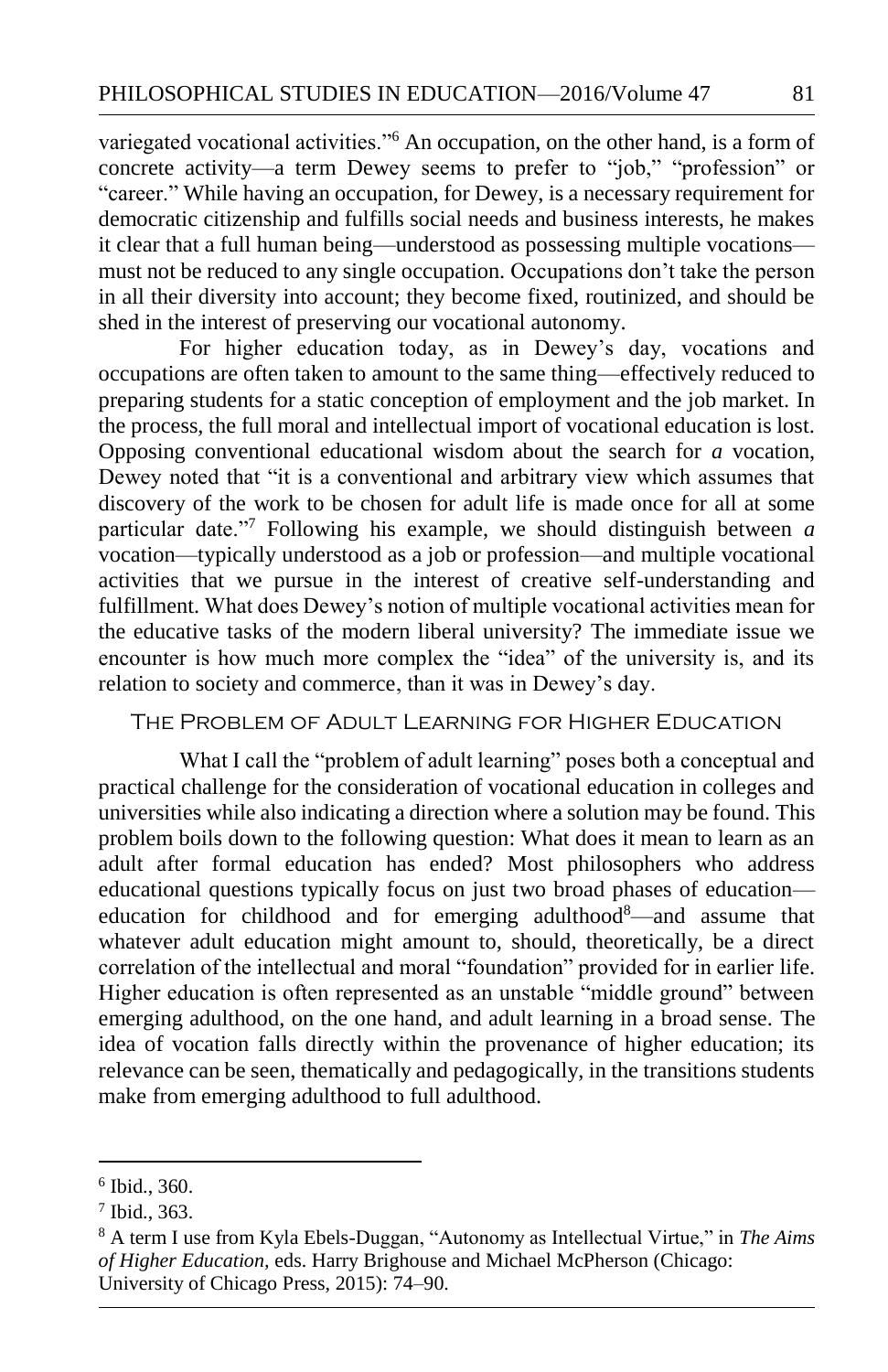Immanuel Kant, for instance, saw the acquisition of a concept of vocation as precisely marking the shift from a child's education to adult education: "At sixteen," Kant writes, a youth is

> on the verge of manhood, and then education by discipline comes to an end. At this stage he learns increasingly to recognize his vocation, and hence must get to know the world. At this entry into manhood he must be apprised of his real duties, of the worth of humanity in its own person, and of respect for it in others.<sup>9</sup>

Yet Kant realizes, like Dewey after him, that there is a fundamental limit to the moral influence that a teacher can have upon a student's development of a concept of vocation and entry into adulthood. This fundamental limit can be partially attributed to vast differences between the life experiences of teachers and individual students. How can a teacher educate students about multiple vocational activities if such understanding depends upon adult learning gained only *after* formal education has ended?

There seem to be at least two obvious perspectives at play in any educational situation: the perspective of the student and the perspective of the teacher. These perspectives are connected, of course, but there is an important difference from which they essentially diverge. A student may be said to look *forward* while a teacher looks *back.* A student is defined by where they are going while a teacher is defined by where they have been. These different senses of self-direction, according to aims and goals, characterize the currency of their relationship. What students and teachers have in common are the burdens of the present moment and the satisfaction of their positional interests, however they may define them.

In a Deweyan sense, the educational *experience* of the teacher and student is markedly different. For Dewey, all experience depends upon two basic principles—continuity and interaction. Continuity, in his words, refers to how "every experience both takes up something from those [experiences] which have gone before and modifies in some way the quality of those which come after."<sup>10</sup> On the other hand, interaction refers to how "an experience is always what it is because of a transaction taking place between an individual and what, at the time, constitutes his environment."<sup>11</sup> Individual learners—here collectively teachers and students—experience the present moment differently because 1) they have different life experiences upon which to draw from that inform future experience

<sup>9</sup> Immanuel Kant, *Lectures on Ethics*, eds. Peter Heath and J.B. Schneewind (Cambridge, UK: Cambridge University Press, 2001), 220.

<sup>10</sup> John Dewey, "Experience and Education," In *John Dewey: The Later Works*, *1925– 1953*, ed. Jo Ann Boydston, vol. 13, *1938–1939* (Carbondale: Southern Illinois University Press, 1988), 19.

 $11$  Ibid., 25.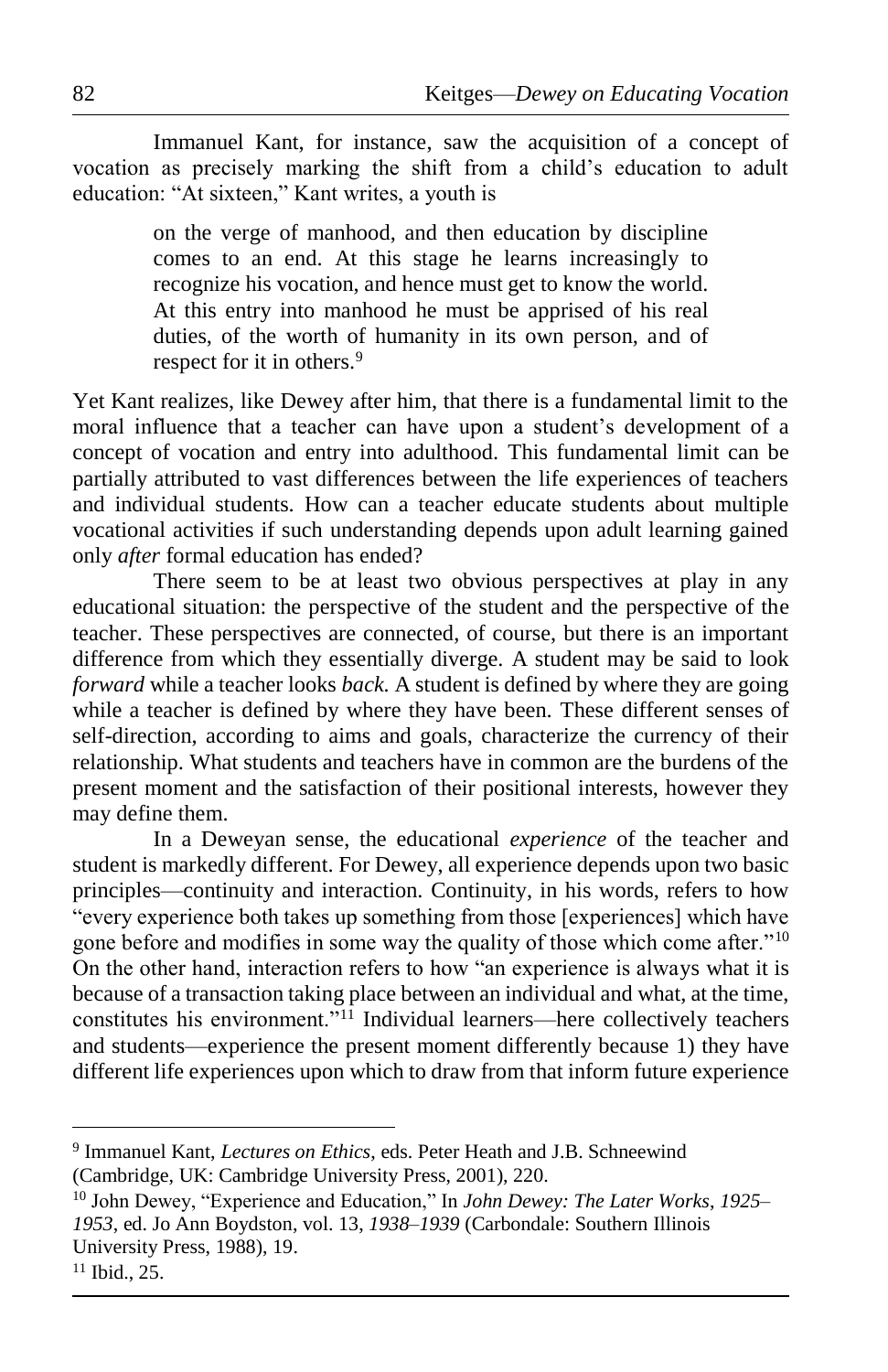(continuity), and 2) they have wider and narrower understandings of what constitutes their "environment" and its relevance for their learning (interaction).

For the globally mobile undergraduate student today, the global workplace seems to be an indistinguishable part of higher education. This continuum seems to place impossible demands upon vocational autonomy. Students need to develop themselves while constantly learning more, crafting a public image and persona, and ultimately earning more. However, what students experience is a constantly changing, unsettling ground where values are constantly challenged and put into question. Ideally, the globally mobile student would like to find her vocation—or perhaps she has already found it—but this notion of a "vocation" is separated by many obstacles to her completing her path. Students have what might be called a dual consciousness when it comes to preparation for the world of work, the idealistic and the experiential. Ideals teach us what we should aim for; they are formed from a creative synthesis of prior experiences and imaginative thought extended into the future. Ideals operate side-by-side with students' lived experiences, which evoke a world of unsettling choices and terrifying change, where keeping one's idealized identity alive is a constant challenge.

Despite their lived experiences, students often arrive in college with certain idealizations and misconceptions about the world of work and their understanding of vocation. Two of the most common ones include: 1) that you choose one for life, and 2) that it all comes down to individual effort—the environmental conditions are easily manipulable for one's own ends. The basis for this conclusion derives from my work with undergraduates at both ends of the four-year spectrum. First, as an academic writing consultant, I often help new undergraduates develop an academic and personal "identity" through writing in their major. This is particularly striking in the ubiquitous "statement of purpose" required for entry into many degree programs on campus. I have been surprised to discover that many new students have already formed inflexible notions of vocation as a single career goal, and they are often resistant to representing themselves as "unsure" or provisional. Second, through in-depth interviews I have conducted with advanced pre-service teachers on the cusp of graduation, I have discovered that certain memorable pedagogical activities, which stressed students' practical inquiry with their formally "idealized" vocation of teaching, led to their development of a more nuanced conception of being a teacher. This more nuanced conception stressed teaching's relation to other vocational interests in students' lives, such as their involvement in political activism or religious communities, and the importance of these interests to the teaching vocation.

So, how can teachers use their own lived experience to present students with other ways of thinking about vocation? In his essay "The Education of Character," Martin Buber describes the potent give-and-take of the teacher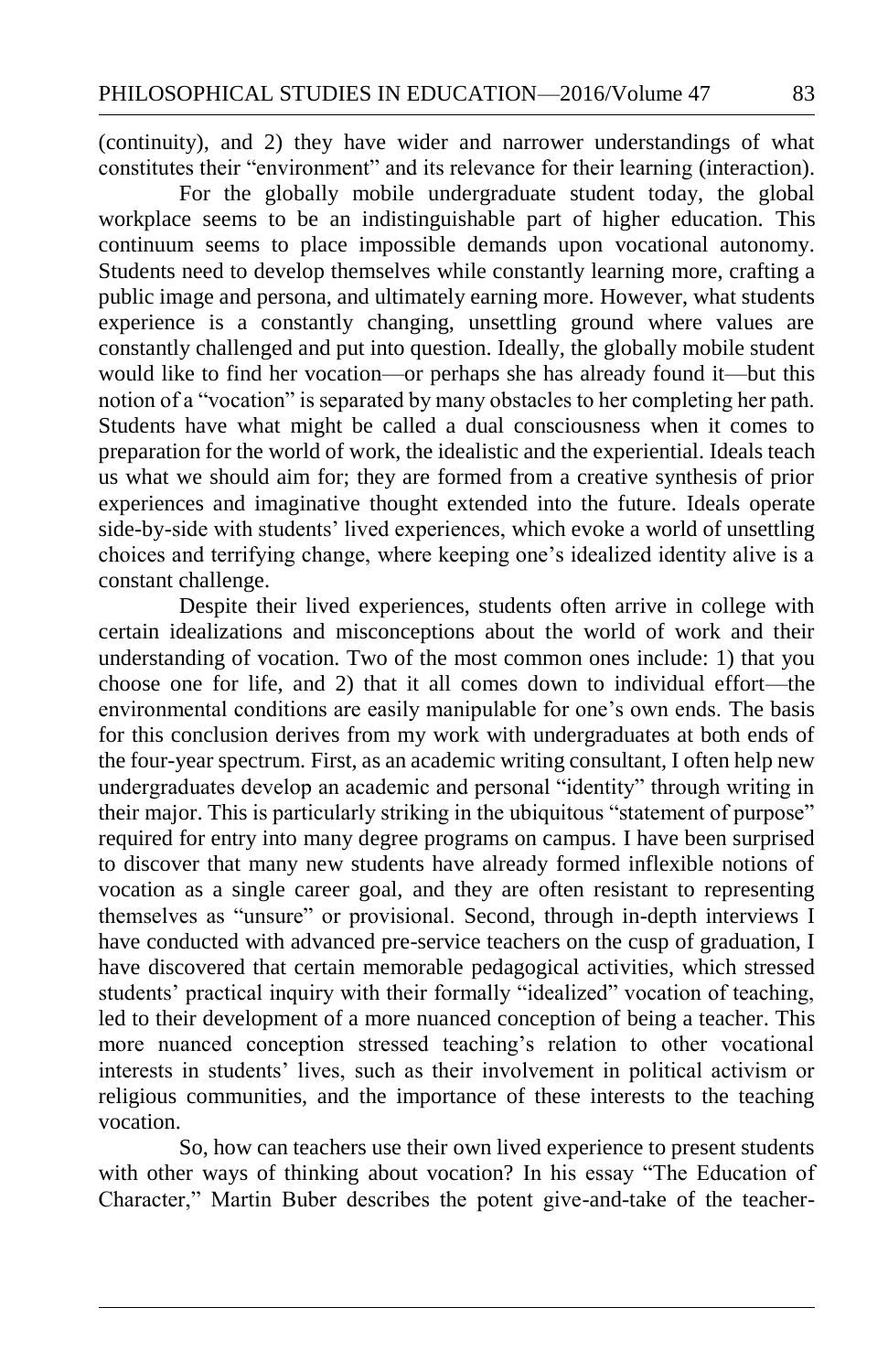student relationship that thrives on a basic openness without, necessarily, shared understanding or conscious influence. He writes,

> In all teaching of a subject I can announce my intention of teaching as openly as I please, and this does not interfere with the results . . . But as soon as my pupils notice that I want to educate their characters I am resisted precisely by those who show most signs of genuine independent character: they will not let themselves be educated, or rather, they do not like the idea that somebody wants to educate them.<sup>12</sup>

Instead of directly announcing one's intention to teach the meaning of vocation, the teacher must be willing to communicate directly of his or her own experience, or from the documented experiences of others. In Buber's words, an educator must have "the *will* to take part in the stamping of character [with the consciousness] that he represents in the eyes of the growing person a certain *selection* of what is, the selection of what is 'right', of what *should* be."<sup>13</sup> In doing so, the pupil "accepts the educator as a person. He feels he may trust this man, that this man is not making a business out of him, but is taking part in his life, accepting him before desiring to influence him. And so he learns to *ask*."<sup>14</sup> In our present context, what Buber is describing relates to students being able to question their choice of occupations, to ask: what is the purpose of this activity? This defines the basic vocational attitude—respecting a student's autonomy as a chooser through giving them multiple "selections of reality" to reflect upon that we are striving for.

This approach necessitates a judicious plan of education, which draws upon the lessons learned from diverse adult experiences, including the teacher's. Such lessons—with the aim of providing helps and hindrances in the pursuit of vocational autonomy—introduce students to the role of multiple vocational activities and the importance of self-reflection upon vocational experience. I now consider how the notion of multiple vocational activities may be brought into the pedagogical practice of modern liberal universities.

Bringing Vocational Understanding to the University

In his book *Toward an Ethic of Higher Education*, Mortimer Kadish suggests a model for better integrating the realities of professional life into liberal education. He argues that universities can convey the "structure of the profession and of its alternatives"<sup>15</sup> through a focus on professional ethics in all areas of the

<sup>12</sup> Martin Buber, "The Education of Character," in *Between Man and Man* (London: Kegan Paul, 1947), 105.

<sup>13</sup> Ibid., 106, emphasis original.

<sup>14</sup> Ibid., emphasis original.

<sup>15</sup> Mortimer Kadish, *Toward an Ethic of Higher Education* (Stanford, CA: Stanford University Press, 1991), 168.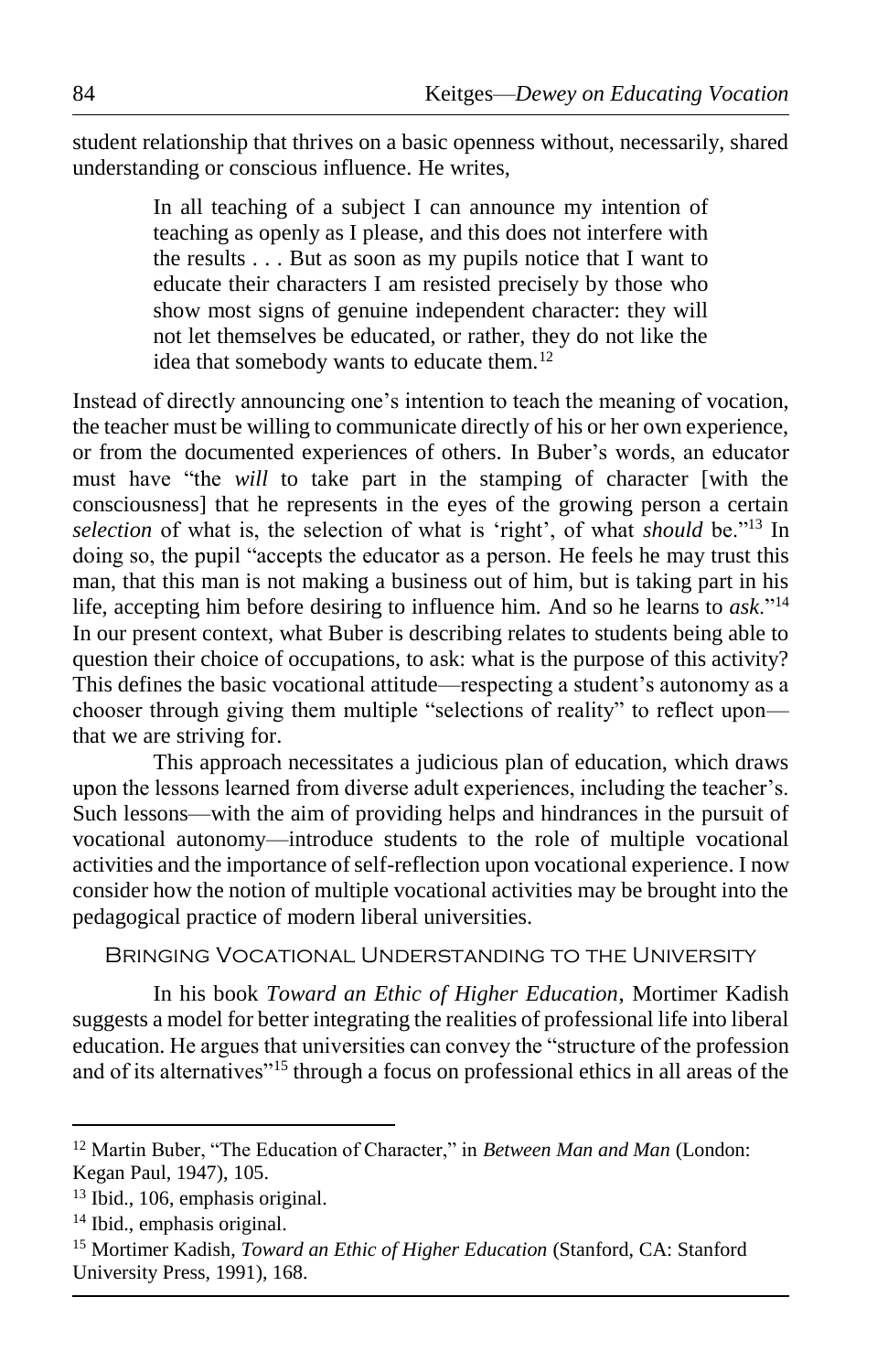general education curriculum. According to Kadish, when professional schools are "pressed to 'teach' ethics, [they] are pressed to get their students to accept the conditions that will make their practices socially acceptable and hence the more likely to flourish."<sup>16</sup> Sometimes, for professionals, this involves an *escape* from ethical judgment and the confrontation of moral issues head-on. Rather than forming persons, on the one hand, who are "manipulators of the profession for their own ends . . . functionaries [who] follow rules strictly and literally," educators should instead form "individuals who, aware of the rules and such precedents as are available, grant current practice its weight while entering into the relationships of their profession with eyes open to the consequences." $1<sup>7</sup>$  This latter type of professional is liberally educated, what Kadish calls operating in a "professional mode." Students preparing for a profession in this manner have begun to develop a sense of vocation for an occupation, in Dewey's sense, by applying their whole selves to the immediate and long-range challenges of the profession and its intersection with other vocations. This helps subvert the tendency we sometimes see of students who equate excessive specialization in a particular area with becoming a better professional. In order to safeguard against any single vocation becoming too dominant in the lives of our students, we should help make liberal professional education an "education in being," as Kadish calls it, in order to fight the "dissociation of work and self, [marking] the failure of professional education."<sup>18</sup>

Dewey provides us with some guidance for educating vocation, particularly in the early years of a child's development, but he does not go far enough. There are obvious limitations to his discussion of types of jobs available, particularly within the American context today, with his predominant focus on manufacturing and commerce. However, he did recognize that our discussion of vocational education would need to change depending on the new economic conditions every generation encounters. The most persistent danger he foresaw with vocational education was its reversion to a "trade education" that ignores the condition of the human person: essentially, making schools, he writes, "an adjunct to manufacture and commerce."<sup>19</sup> Dewey's main solution to educating vocation is his notion of "educating through occupations" that, unlike trade education, is "pursued under conditions where the realization of the activity rather than merely the external product is the aim."<sup>20</sup> But, Dewey concedes that it is rather likely that corporations that oversee occupations often deny workers this ability to be educated in the liberal sense.

To illustrate this issue, I relate the following example. I once became familiar with an international student who had graduated with a business degree and had received a broadly liberal education at a U.S. university. His experience

 $16$  Ibid.

<sup>&</sup>lt;sup>17</sup> Ibid., 116.

<sup>18</sup> Ibid., 123.

<sup>19</sup> Dewey, *Democracy and Education*, 369.

<sup>20</sup> Ibid., 361–62.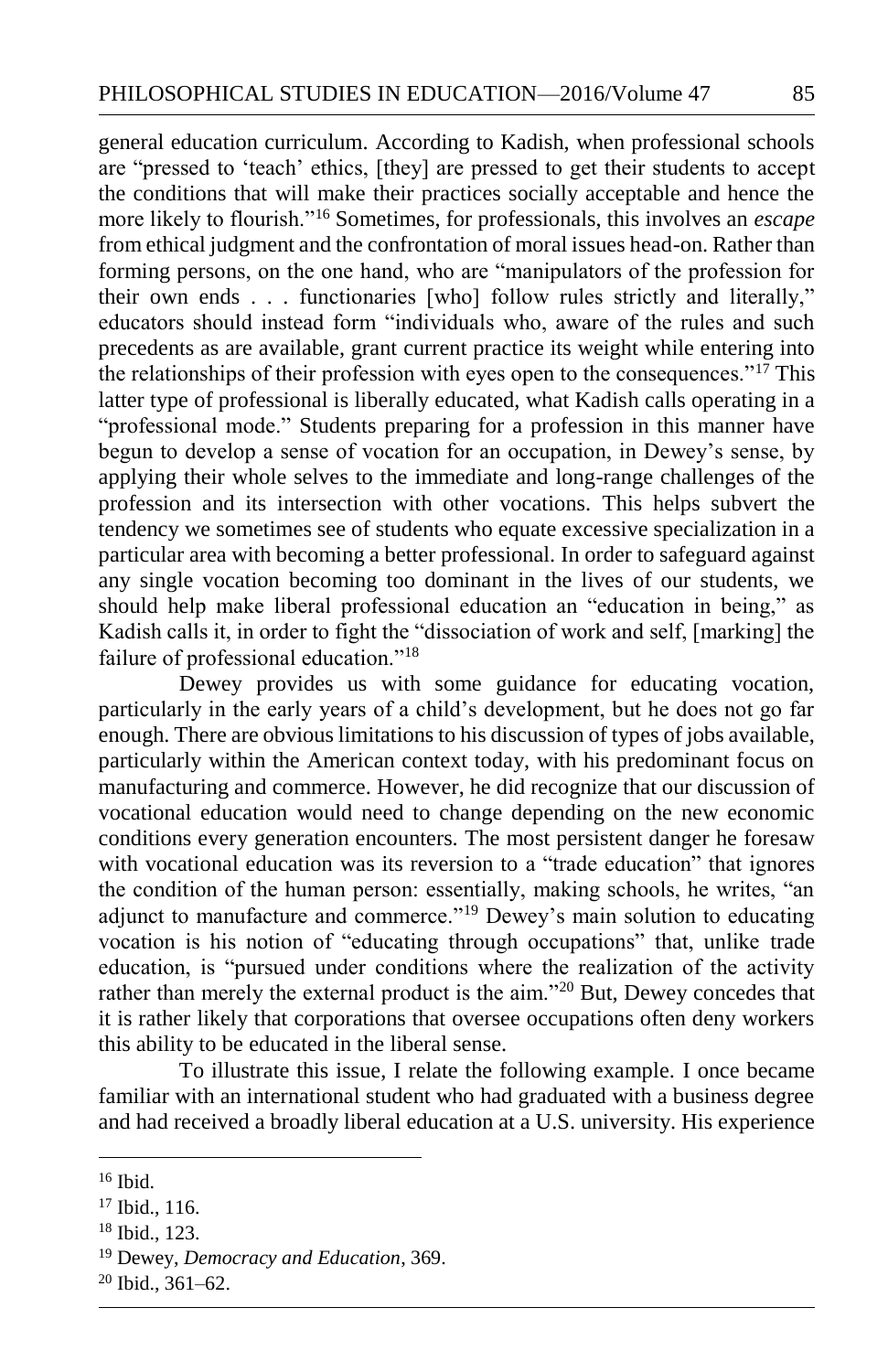learning business at the university contrasted sharply with what he encountered on his first job, at a multinational corporation. Before he could begin work, this college graduate was required to take a six week training program that was intended to provide, "from scratch," everything the new worker would need to know in order to fulfill the specific task requirements of his new job. He expressed frustration at what he perceived to be a corporate policy that preferred that new employees arrive as "blank slates," with no prior knowledge (regardless of having graduated with bachelor's degrees in business-related fields) of alternative practices that might lead to questioning how tasks were conducted. This example clearly represents a wide gulf between two different views of being a "professional": one who is liberally educated, and thus with vocational autonomy, and one that evinces a subservient trade education. In a similar vein, Dewey uses the example of a student choosing engineering as a profession. A student is prone to believe that being an engineer involves mastering a set of stable knowledge and skills. But, Dewey says, deciding to be an engineer only provides a "rough sketch" for future discovery, and he likens it to Columbus's map of America.<sup>21</sup>

Similarly, as educators, our guidance should not close down the options of students, but rather open them up. We should ask ourselves: how can students learn, while they are still in the relatively safe zone of a university, how to respond to these conditions they will likely encounter in the work world in a meaningful fashion? As Kadish observes, failure to consider how higher education can "open" itself up to a liberal understanding of vocation can lead to disenchantment:

> Hurts and frustrations mark the conditions of life in the market, not all of them the consequences of the ill luck of the individual; some stem from what the work entails for almost anyone under the conditions of work. What they are, how people deal with them and how they deal with people are outcomes that higher education pushes out of its field of vision to the disadvantage of those it thus deprives.<sup>22</sup>

The notion of vocation should be introduced to students in an experiential way, allowing them the opportunity to use their "moral imagination."<sup>23</sup> Examples, particularly narrative films and documentaries, are rightfully suited for this task because they are open to interpretation. Examples should be paired with interactions with those who can speak to their involvement

<sup>21</sup> Dewey, *Democracy and Education*, 364.

<sup>22</sup> Kadish, *Toward an Ethic of Higher Education*, 133.

<sup>&</sup>lt;sup>23</sup> For discussions of moral imagination and its relation to higher education, see Martha C. Nussbaum, *Cultivating Humanity: A Classical Defense of Reform in Liberal* 

*Education* (Cambridge: Harvard University Press, 1998); and David T. Hansen, *The Call to Teach* (New York: Teachers College Press, 1995).